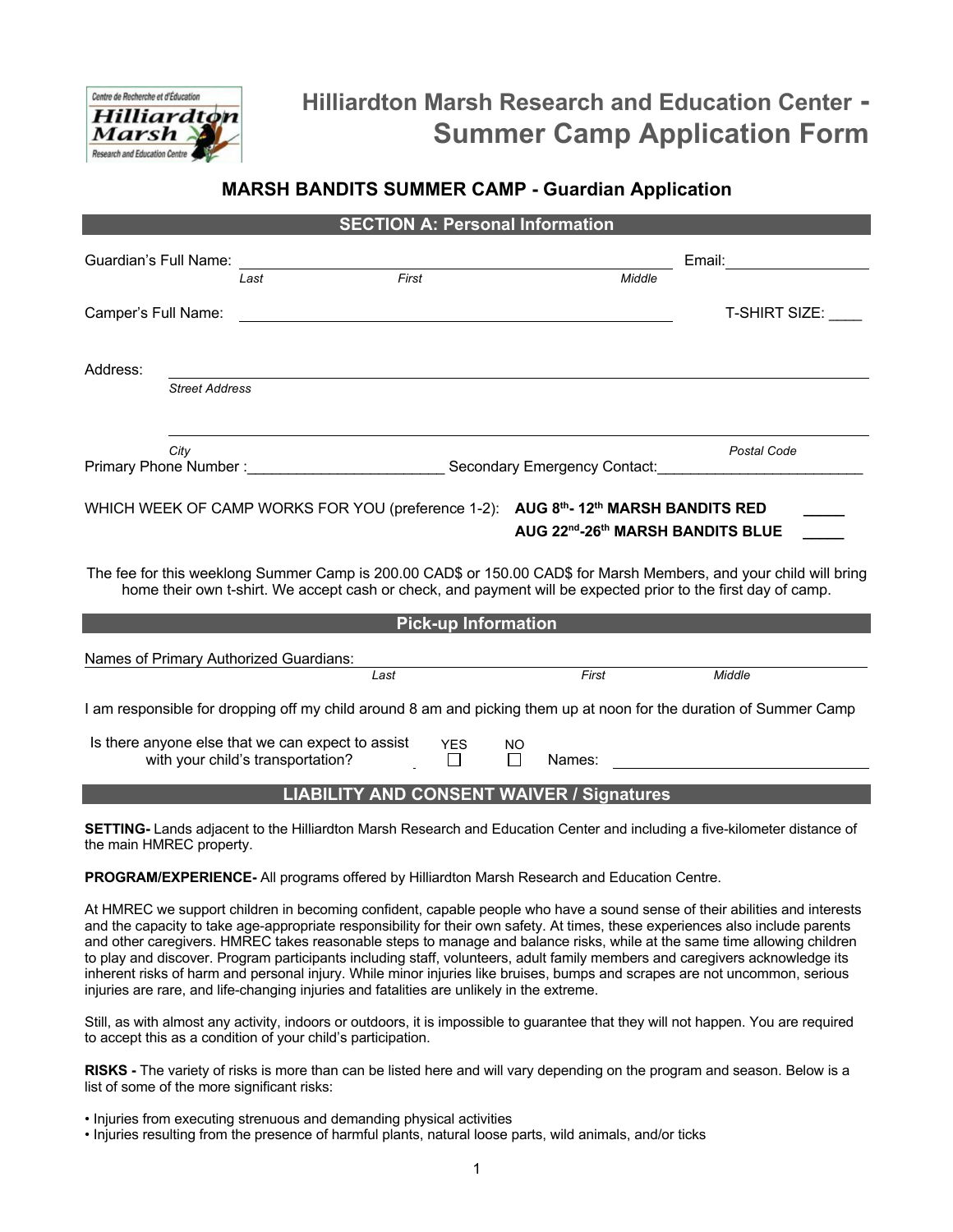- Changing and inclement weather, including storms, high winds, and lightning
- The possibility that your child may not heed safety instructions or directions given to the group or delivered individually
- Injuries arising from the actions of other participants
- Negligence on the part of other participants

• That while the injuries sustained in outdoor activity are mostly minor, they can be severe, and on extremely rare occasions, even fatal

- That all rules are designed to enhance the safety of your child and are to be followed at all times
- That fire and open-fire cooking require special instructions and training from the facilitator
- That the risk of injury increases with fatigue

#### **Please check the spaces below that you agree to authorize**

I hereby authorize the representatives of HMREC to contact my child's physician and/or to have my child taken to a hospital or health care facility in case of serious illness or accident involving my child.

I authorize the administration of any necessary first aid treatments to my child in case of accident or emergency by HMREC staff or EMS providers.

I give my permission to the representatives of HMREC to administer ESSENTIAL prescription medication which I provide, and which must be LABELLED and kept on hand for the use of my child (ie. Epi-pen, asthma inhaler, etc.). YES NO<br>  $\Box$  $\Box$ 

I have authorized HMREC to give children Benadryl for allergic reactions to my child if required, at the discretion of the first aid trained staff.

In unstructured outdoor play, **your child will freely choose which experiences and activities and experiences they are comfortable engaging in.** They are under no obligation to participate in all experiences and may choose not to participate at any time during the program. **Please read and initial the following statements:**

This form is valid for one year, commencing on the signing date below. I have read the risk-benefit assessment summary for the program/experience.<br>Initials: (reg

**Initials:\_\_\_\_\_\_\_\_\_\_(required)**

I understand the need for myself and my child to listen to and follow the instructions provided. **Initials:\_\_\_\_\_\_\_\_\_\_(required)**

I am aware that, alongside the benefits, participation involves risks, dangers, and hazards, including but not limited to those referred to in the risk-benefit assessment summary, and:

• Freely and voluntarily assume the risks, dangers, and hazards inherent in my child's participating, including all those described in the risk-benefit assessment summary and the possibility of personal injury, and the remote possibility of fatality.

• Being satisfied that participation is suitable for myself or my child. I consent to participation. **Initials:\_\_\_\_\_\_\_\_\_\_(required)**

I will notify program staff if my child suffers from any medical or health condition that may cause injury to my child or others or may require emergency medical care during their participation. **Initials:\_\_\_\_\_\_\_\_\_\_(required)**

I certify that my answers are true and complete to the best of my knowledge. By completing and submitting the attached forms, I acknowledge that I am giving up certain legal rights and hereby represent and warrant to Hilliardton Marsh Research and Education Centre (HMREC) that I am registering on behalf of a minor and are his/her parent/legal guardian and as such are fully authorized and entitled to enter into this agreement on his/her behalf.

#### **Parent/Guardian Signature:** \_\_\_\_\_\_\_\_\_\_\_\_\_\_\_\_\_\_\_\_\_\_\_\_\_\_\_ Date: \_\_\_\_\_\_\_\_\_\_\_\_\_\_\_\_\_\_\_\_\_\_\_\_

We will contact you via email then phone to confirm your acceptance to the Marsh Bandits Summer Camp. We thank you for your interest and look forward to learning with your child this summer.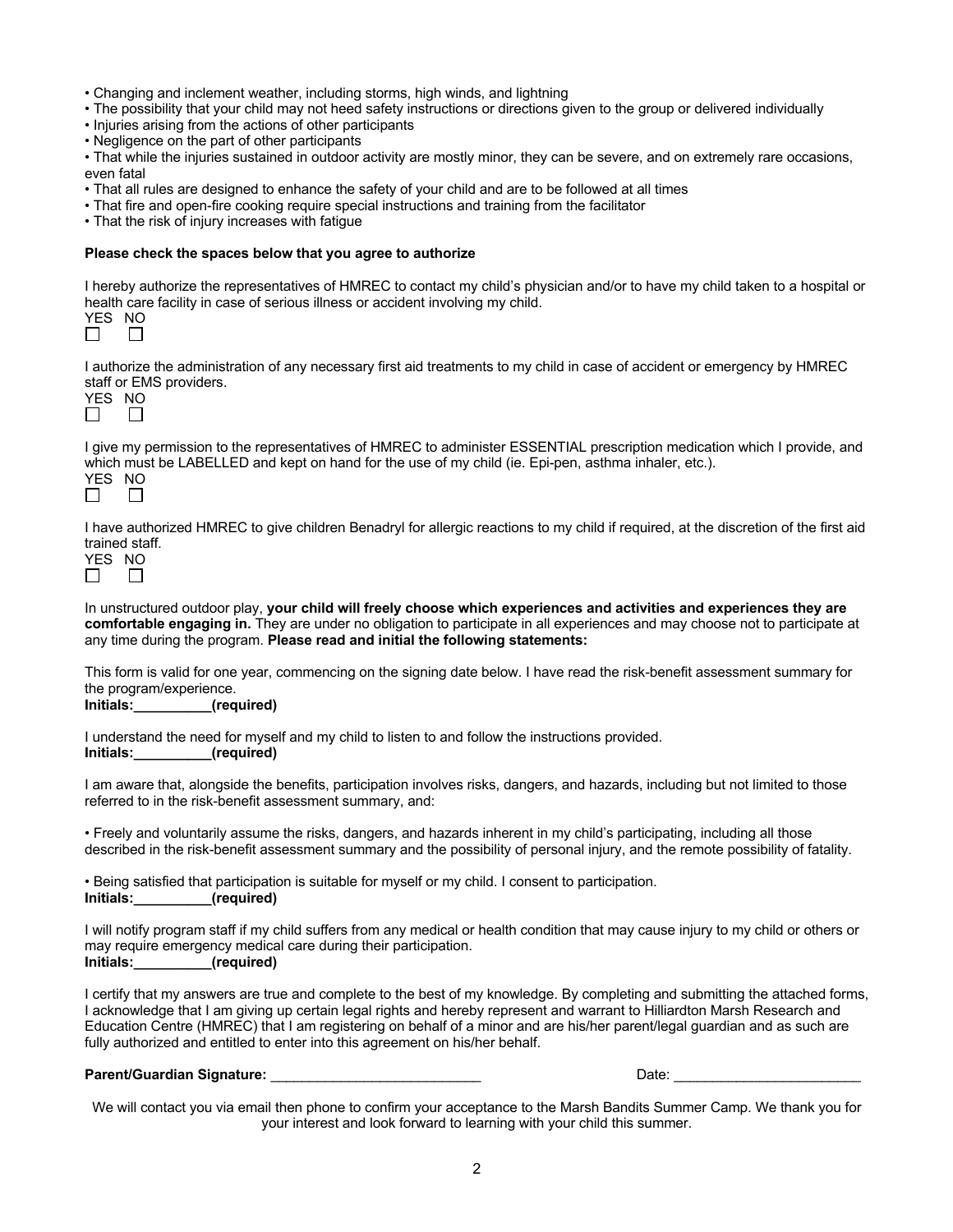#### **Photo Consent**

HMREC may wish to take photographs or videos of your child participating in HMREC programming for the purposes of promoting the business of HMREC, for educational purposes, and to document our adventures which may include posting on social media platforms. Please indicate below as to whether you consent or do not consent to HMREC

taking and using such photographs and/or videos.

I consent to HMREC taking photos and videos and using them in promotional materials (both in print and online including Facebook and Instagram) and /or for educational purposes.



**Parent/Guardian Signature:** \_\_\_\_\_\_\_\_\_\_\_\_\_\_\_\_\_\_\_\_\_\_\_\_ Date: \_\_\_\_\_\_\_\_\_\_\_\_\_\_\_\_\_\_\_\_\_\_\_